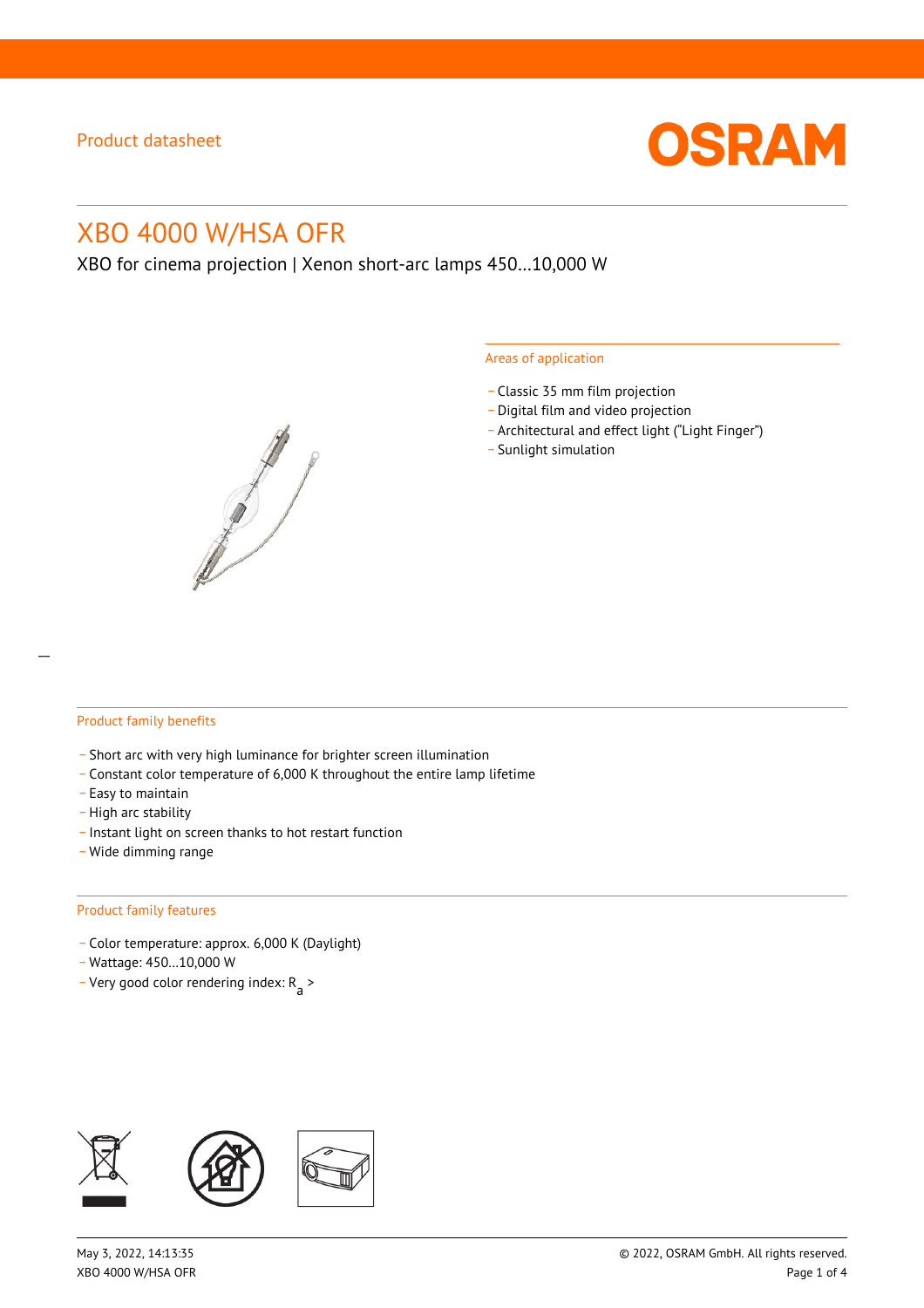# Product datasheet

### Technical data

### **Electrical data**

| <b>Nominal current</b> | 135.00 A  |
|------------------------|-----------|
| Current control range  | 80150 A   |
| Nominal wattage        | 4000.00 W |
| Nominal voltage        | 29.0 V    |

## **Dimensions & weight**



| <b>Diameter</b>                             | $70.0$ mm          |
|---------------------------------------------|--------------------|
| Length                                      | $416.0 \text{ mm}$ |
| Length with base excl. base pins/connection | 370.00 mm          |
| Light center length (LCL)                   | $171.0$ mm $^{1}$  |
| Cable/wire length, input side               | 400 mm             |
| Electrode gap cold                          | $6.6$ mm           |
| <b>Product weight</b>                       | 1022.90 g          |
| Cable length                                | 400.0              |

1) Distance from end of base to tip of electrode (cold)

### **Temperatures & operating conditions**

|--|

#### **Lifespan**

| Lifespan<br>1.000 h<br>----- |  |
|------------------------------|--|

### **Additional product data**

| Base anode (standard designation)   | SFaX30-9.5 |
|-------------------------------------|------------|
| Base cathode (standard designation) | SFa30-7.9  |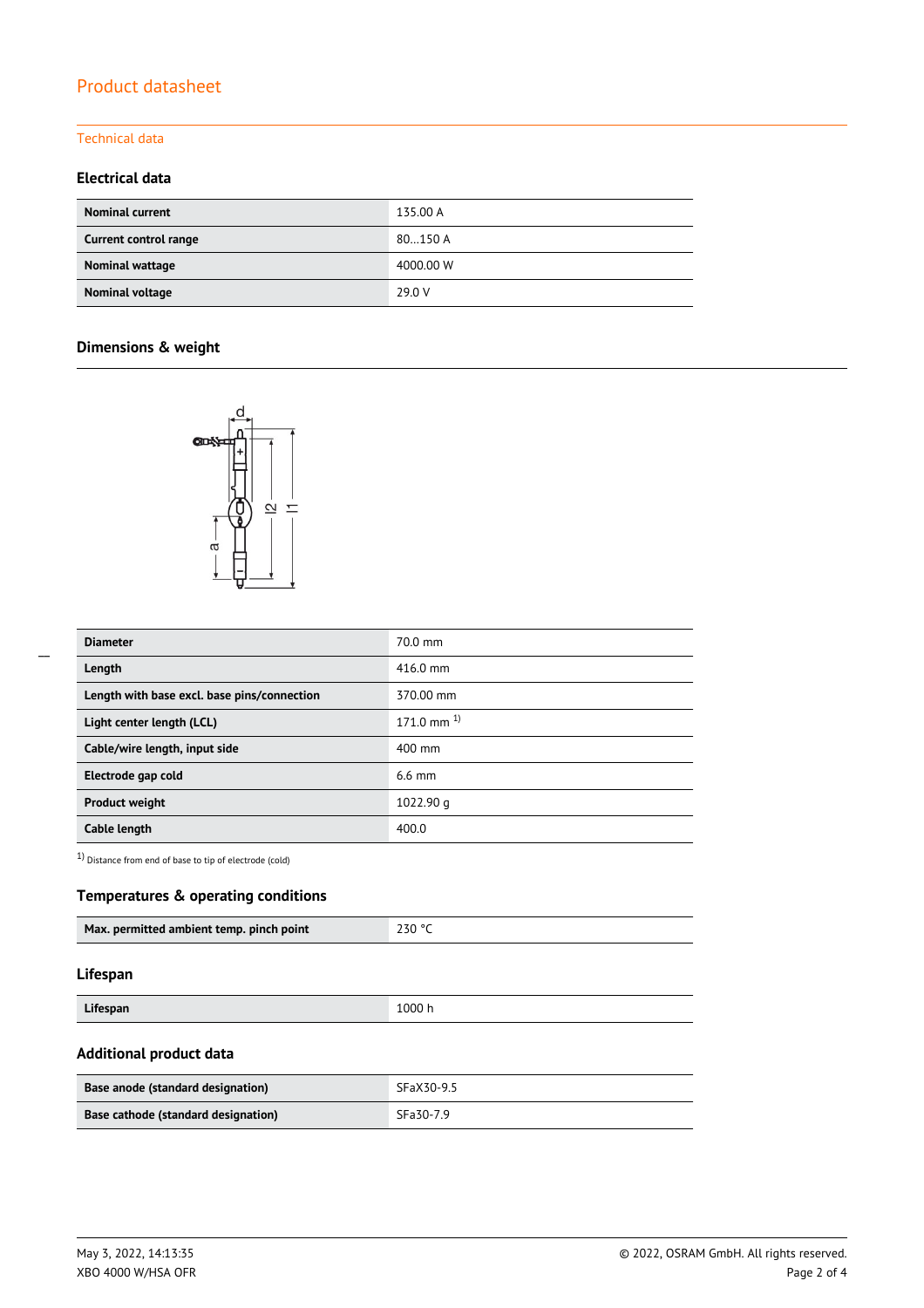# Product datasheet

# **Capabilities**

| Cooling                 | Forced $1$ )            |
|-------------------------|-------------------------|
| <b>Burning position</b> | $s20/p20$ <sup>2)</sup> |

1) Vertical and horizontal

2) For vertical burning position: anode (+) on top

#### **Environmental information**

| Information according Art. 33 of EU Regulation (EC) 1907/2006 (REACh) |                                                                                                      |  |
|-----------------------------------------------------------------------|------------------------------------------------------------------------------------------------------|--|
| <b>Date of Declaration</b>                                            | 04-02-2022                                                                                           |  |
| <b>Primary Article Identifier</b>                                     | 4008321337030   4008321412980                                                                        |  |
| Candidate List Substance 1                                            | Lead                                                                                                 |  |
| CAS No. of substance 1                                                | 7439-92-1                                                                                            |  |
| Safe Use Instruction                                                  | The identification of the Candidate List substance is<br>sufficient to allow safe use of the article |  |
| Declaration No. in SCIP database                                      | 0B6DE52F-0B97-4D4D-BCC0-6D1DAB9F13B9                                                                 |  |